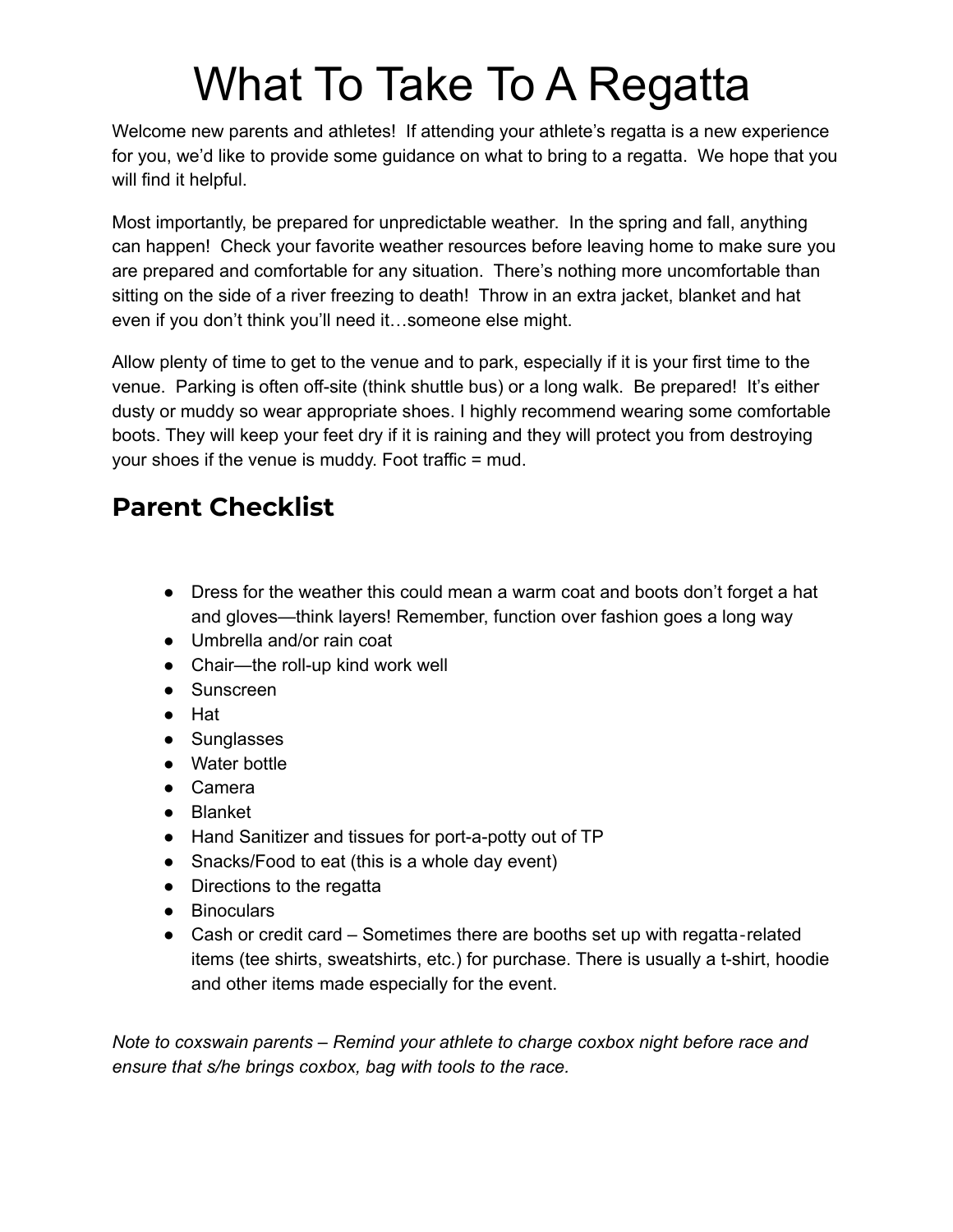## What To Take To A Regatta **Athlete Checklist:**

Let me be honest with you, your clothes will get wet when racing. Whether it's raining or just from the act of racing itself you are participating in a water sport and you can anticipate needing to change your clothes after each time on the water. Bring lots of layers. Bring bags that you can put your wet clothes in after you're done racing so that it doesn't get your other dry clothes wet.

- High School Uniform (All pieces including your hat for major regattas)
- Phone and music to pass the time
- Warm-ups to keep you warm on land and on the way to the starting line (preferably Underarmour because it will still keep you warm even when wet, sweats, windbreakers)
- Wrenches---7/16ths (10mill and Adjustable Wrench if you have them) labeled with your name/tape
- Layers for racing (1 set of clothes for each race (heats, semis, finals)
- Rain Gear
- Refillable Water bottle
- Pre-Breakfast snack (CLIF bar, fruit, something HEALTHY)
- Snacks/Sports Drinks
- Hat/Sunglasses (if desired)
- Socks (x 3-4 pairs)
- 2 pairs of shoes (Think something waterproof/mud proof, and something else comfortable to wear. I personally always bring a pair of rain boots/duck boots, and a pair of gym shoes to run in during my warm-up before I get on the water)
- Chapstick
- Hand Sanitizer and tissues for port-a-potty out of TP
- Sunscreen
- Ca\$h for Regatta gear
- Plastic Bags for wet clothing (it will get all your other clothes wet otherwise)
- Hat for Cold Weather
- Hot Hands/ hand warmers & Gloves for when you are on land
- Extra set of cold-weather gear packed in plastic bags (this is to keep them dry if the ground/bag gets wet)
- $\bullet$  Set of comfortable/relaxation clothes to leave in the car to wear on the ride back  $$ will be dry and warm!
- If coxswain charged coxbox and tools, etc.